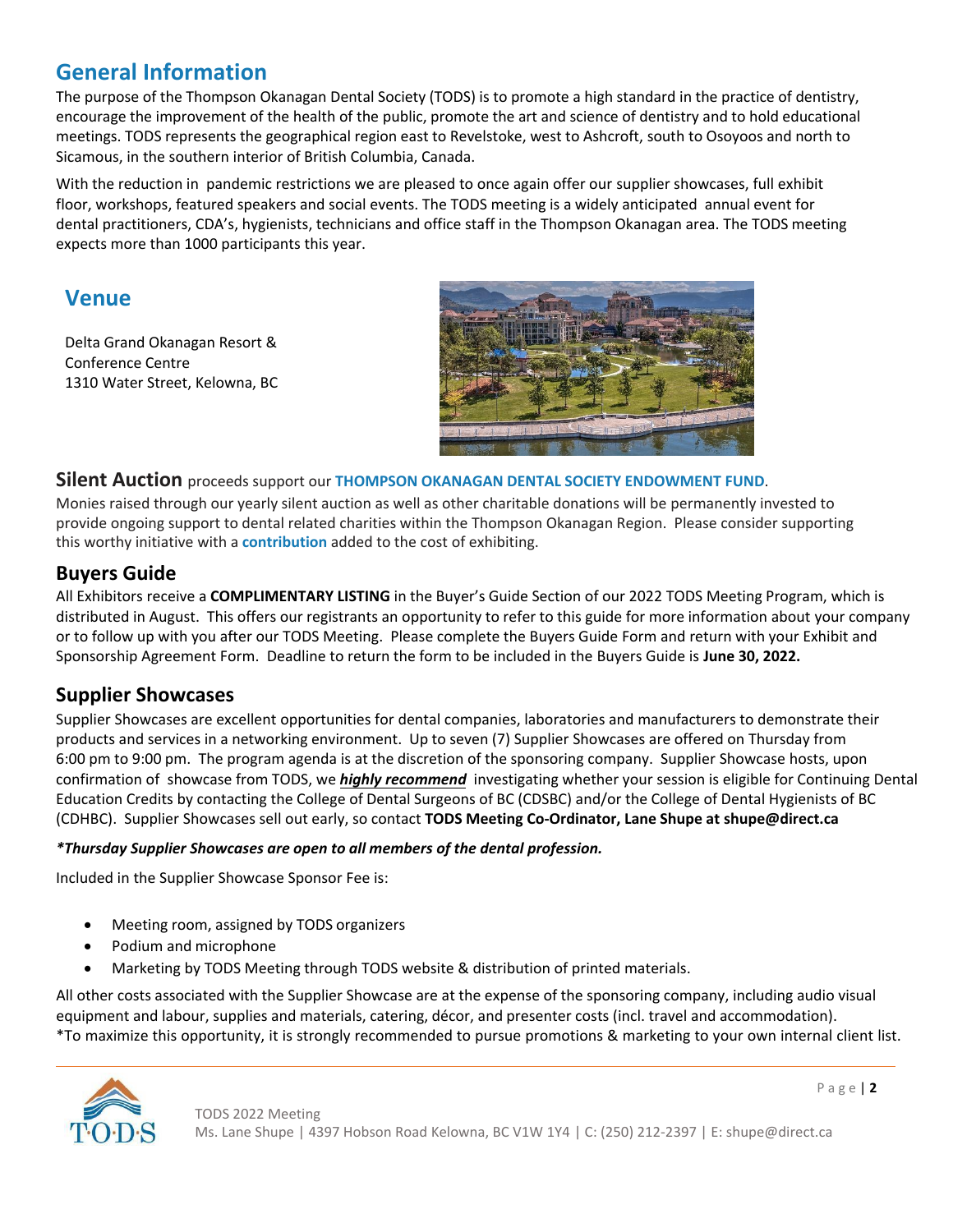## **Exhibit Information:**

**AVOID DISAPPOINTMENT – REGISTER EARLY! EXHIBIT SPACE IS ANTICIPATED TO SELL OUT QUICKLY.** There is no deadline for submissions – all exhibit space is reserved on a FIRST come FIRST paid basis until we are sold out. **Companies are not permitted to share exhibit space.** 

| <b>Exhibit Hours</b>                                                                                                                                           | <b>Move-In for exhibits</b>                                                                                                                                                   |  |  |  |  |
|----------------------------------------------------------------------------------------------------------------------------------------------------------------|-------------------------------------------------------------------------------------------------------------------------------------------------------------------------------|--|--|--|--|
| Thursday October 20, 2022 5:00pm - 7:00pm<br>Open to all dental professionals                                                                                  | Thursday October 20, 2022 12:00pm - 5:00pm<br><b>On-site Registration opens</b><br>Thursday October 20, 2022 at 12:00pm                                                       |  |  |  |  |
| Friday October 22, 2022<br>$10:00am - 6:00pm$<br>Restricted to TODS paid registrants only                                                                      |                                                                                                                                                                               |  |  |  |  |
| Absolutely no set up can be done AFTER                                                                                                                         | <b>Dismantling Exhibits</b>                                                                                                                                                   |  |  |  |  |
| 5:00pm Thursday October 20, 2022                                                                                                                               | Friday October 21, 2022 6:00pm - 8:00pm*                                                                                                                                      |  |  |  |  |
| Exhibits MUST BE open & manned during exhibit hours.                                                                                                           | *Exhibits & materials must be completely removed by 8:00pm.                                                                                                                   |  |  |  |  |
| <b>Option 1:</b>                                                                                                                                               | <b>Option 2:</b>                                                                                                                                                              |  |  |  |  |
| Display Booth: \$1,500                                                                                                                                         | Tabletop Display: \$1,200                                                                                                                                                     |  |  |  |  |
| Display booth with pipe & drape. Your display cannot exceed 8<br>feet in length and 8 feet in depth. We cannot allow a 10 foot<br>display angled in the space. | Tabletop display space has a back drape only. Space is limited<br>to 6 feet in length and 6 feet deep.                                                                        |  |  |  |  |
| Display booths are located in the Okanagan Ballroom.                                                                                                           | Tabletop displays are located in the Grand Foyer.                                                                                                                             |  |  |  |  |
| Included In The Rental Fee For Tabletop Displays And Display Booths:                                                                                           |                                                                                                                                                                               |  |  |  |  |
| • One 6' boxed & skirted display table                                                                                                                         |                                                                                                                                                                               |  |  |  |  |
| Floor carpet                                                                                                                                                   | PLUS: coffee breaks, mid-morning snack, hot buffet lunch<br>and Friday trade show reception.                                                                                  |  |  |  |  |
| <b>Wireless Internet</b>                                                                                                                                       |                                                                                                                                                                               |  |  |  |  |
| 2 Chairs                                                                                                                                                       |                                                                                                                                                                               |  |  |  |  |
| 1-power outlet (may require extension cord)                                                                                                                    | AND Complimentary inclusion in the Buyers Guide Section<br>of the TODS Meeting Program. An online form will be<br>emailed to you with your exhibit registration confirmation. |  |  |  |  |
| • Security                                                                                                                                                     |                                                                                                                                                                               |  |  |  |  |
| Registration for one exhibit personnel                                                                                                                         | The form must be returned by June 30, 2022.                                                                                                                                   |  |  |  |  |
| • Existing recessed ceiling lighting only                                                                                                                      |                                                                                                                                                                               |  |  |  |  |

## **Exhibitor Badges And Additional Exhibit Personnel**

#### **NEW FOR 2022:**

- **Registration of booth personnel will be done via a link emailed to all confirmed exhibitors with the Exhibitor Manual in July 2022.**
- **One exhibit personnel registration is included in the Exhibit Booth or Tabletop Display Fees.**
- **Up to five (5) additional exhibit personnel registrations may be purchased at \$199.00 each (before October 8, 2022 ) and \$237.00 each (after October 8, 2022).**

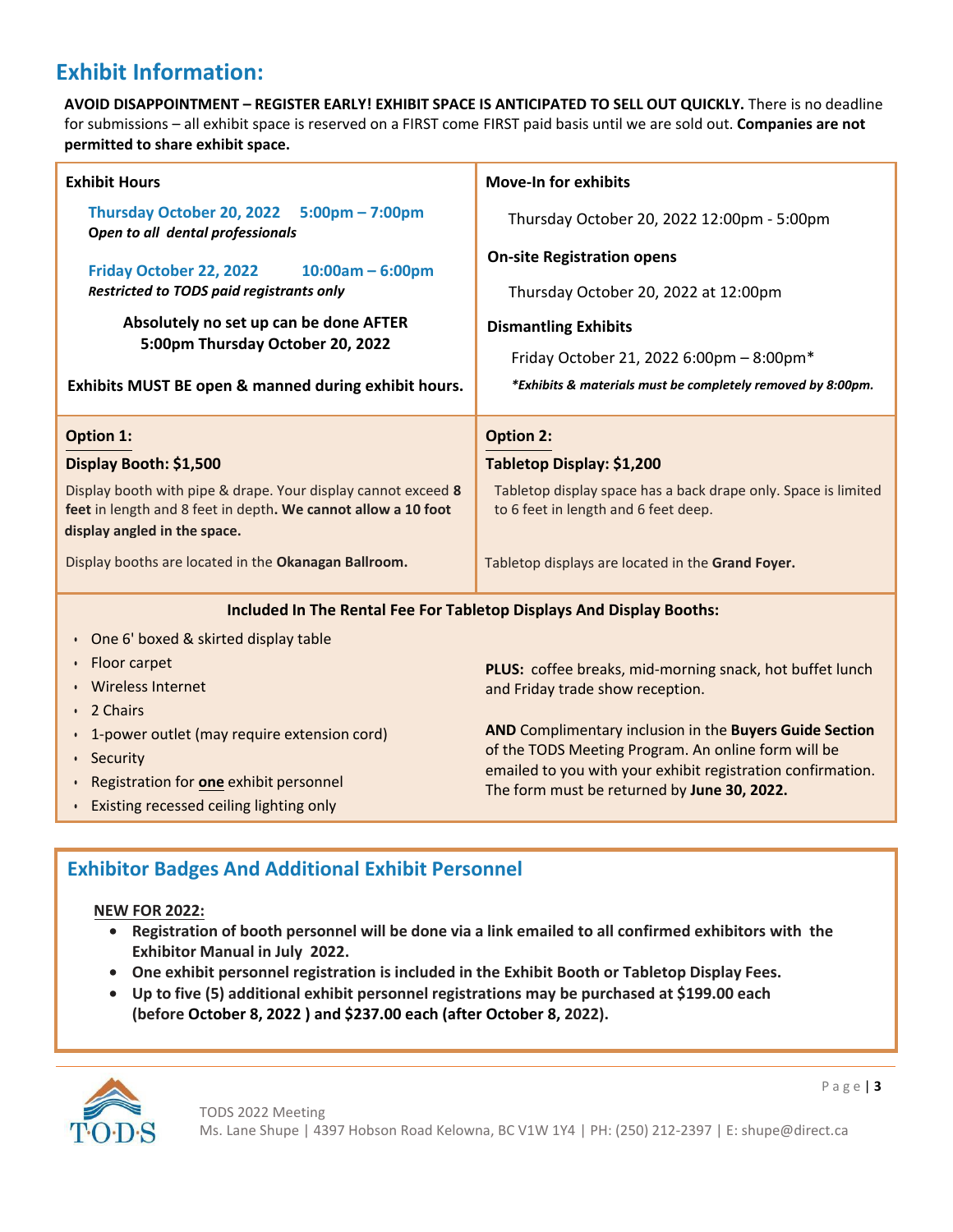## **EXHIBIT AREA**

- **\* Grand Foyer – Tabletop Display**
- **\* Okanagan Ballroom Display Booths**

Display booths/tabletop displays will be assigned by the committee. All requests will be taken into consideration and we will do our best to accommodate requests.



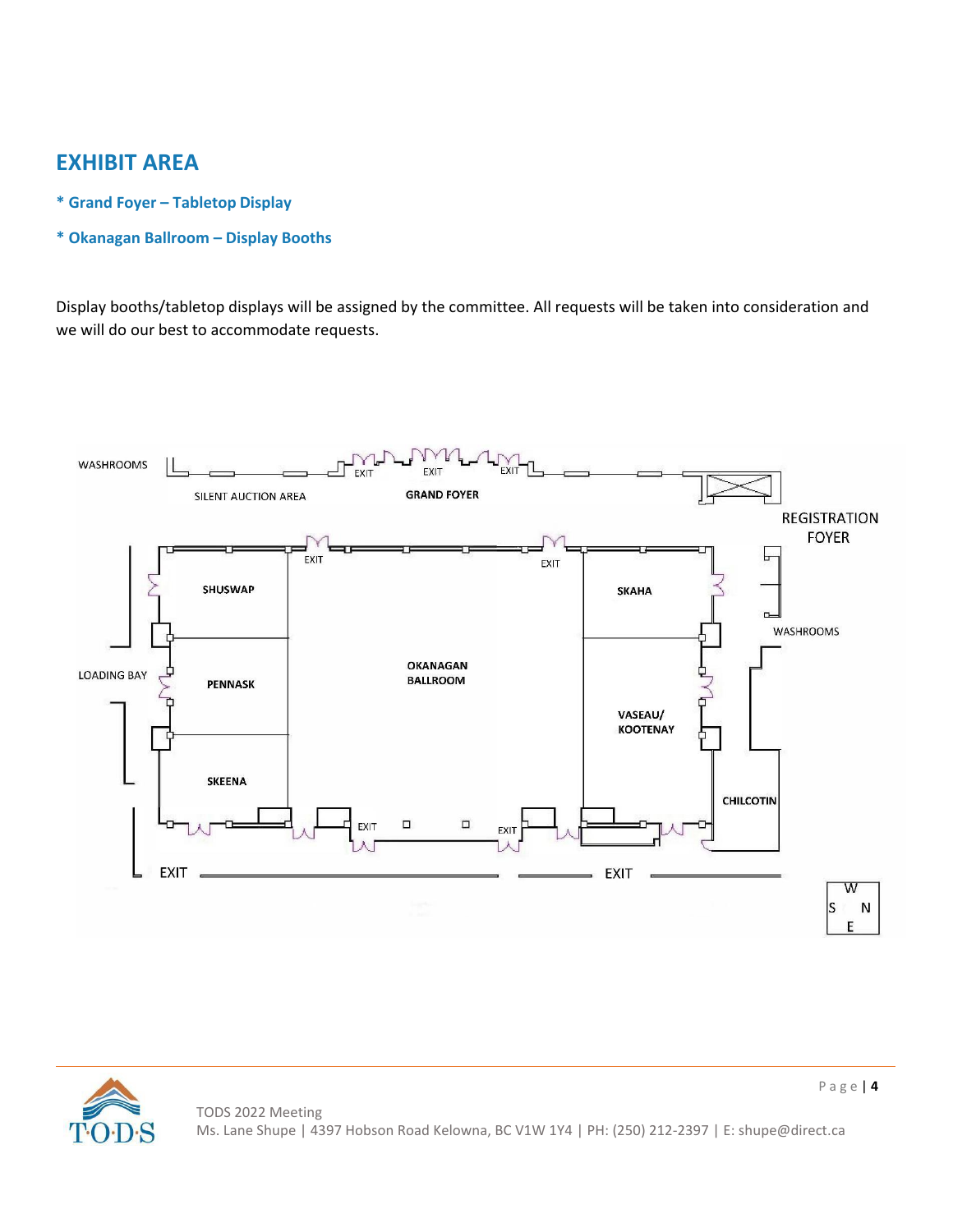## **2022 TODS Meeting Sponsorship**

For those companies wanting to extend your marketing reach to key dental professionals at the TODS Meeting, we invite you to consider the following sponsorship opportunities. Only companies who will be exhibiting at the TODS 2022 may additionally sponsor the following *(Exception for non-exhibitors is the Insert – see Item G on page 6).* Indicate on **Form A: Sponsorship & Exhibit Request** if you're interested in any of the following:

## **GOLD SPONSOR** *\$5000.00 (one per meeting) SOLD FOR 2022*

- **Exclusive sponsorship**
- **4 additional company exhibitor badges**
- **Company logo on the cover of the Official Conference Schedule and acknowledgement of your sponsorship in print materials and on the TODS website.**
- **The opportunity to distribute promotional materials**
- **Acknowledgement at the TODS Annual General Meeting**

#### **SILVER SPONSOR** *\$2500.00 (three per meeting)*

- **2 additional company exhibitor badges**
- **Company logo in the Official Conference Schedule and acknowledgement of your sponsorship in print materials and on the TODS website.**
- **The opportunity to distribute promotional materials**
- **Acknowledgement at the TODS Annual General Meeting**

## **TODS MEETING CO-SPONSOR** *\$1500.00*

- **Your logo on One of our TODS Featured speaker's signage**
- **Your logo on the screen as you enter the speaker's room**
- **Verbal acknowledgement by the speaker's host**
- **Company logo in the Official Conference Schedule and acknowledgement of the sponsorship in print materials and on the TODS website**

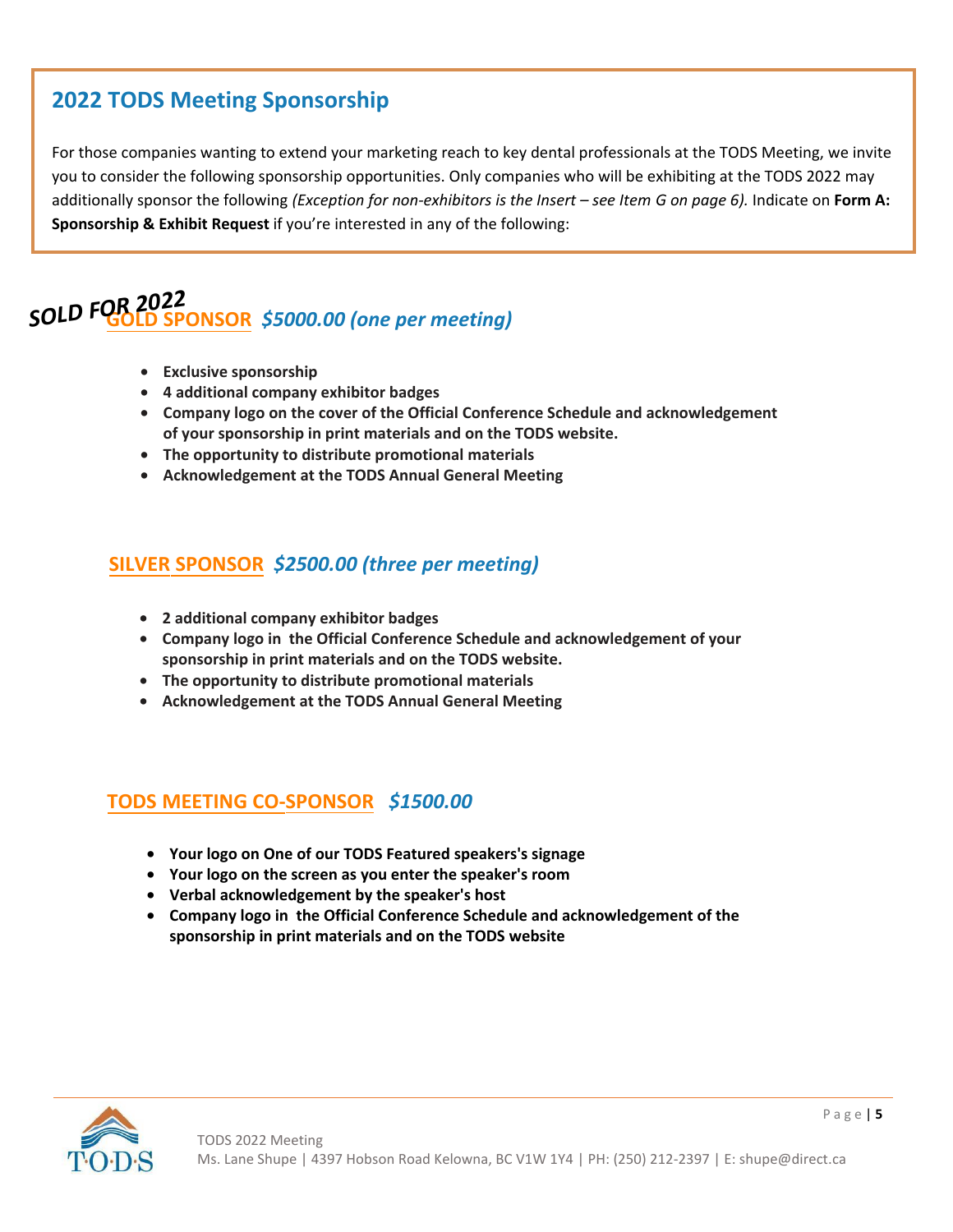# **Additional 2022 TODS Sponsorship Opportunities**

For those companies wanting to extend your marketing reach to key dental professionals at the TODS Meeting, we invite you to consider the following sponsorship opportunities. Only companies who will be exhibiting at the TODS 2022 Meeting may additionally sponsor the following (*Exception for non-exhibitors is the Insert – see Item G below*). Indicate on **Form A**: **Sponsorship & Exhibit Request** if you're interested in any of the following:

| Item                                                                                                                                                                                                                                                                                                          | <b>Description</b>                                                                                                                                                                                                                                                                                                                                                                                                                      | <b>Sponsorship includes:</b>                                                                                                                                   |  |
|---------------------------------------------------------------------------------------------------------------------------------------------------------------------------------------------------------------------------------------------------------------------------------------------------------------|-----------------------------------------------------------------------------------------------------------------------------------------------------------------------------------------------------------------------------------------------------------------------------------------------------------------------------------------------------------------------------------------------------------------------------------------|----------------------------------------------------------------------------------------------------------------------------------------------------------------|--|
| A. Coffee Breaks<br>i) Thursday October 20 \$750<br>ii) Friday October 21<br>\$1,000<br>iii)Saturday October 22 \$750                                                                                                                                                                                         | Coffee breaks will be offered during the TODS<br>Meeting. Exclusive sponsorship per day, based on first-<br>come, first-served.                                                                                                                                                                                                                                                                                                         | * Tabletop signs with company logo placed in a<br>prominent area at the coffee breaks<br>* Coffee break arranged by TODS                                       |  |
| <b>B. Tent Cards</b><br>Friday or Saturday<br>\$1,500 ea.                                                                                                                                                                                                                                                     | 8.5 x 11 folded tent cards placed in the centre of<br>lunch tables on Friday or Saturday. Opportunity to<br>include a coloured Ad on 5.5 x 8.5 size                                                                                                                                                                                                                                                                                     | * TODS will print your colour Ad (provided by<br>company) on each tent card and display on the<br>tables for lunch for Friday and Saturday                     |  |
| <b>C. Tradeshow Reception Drink</b><br><b>Tickets</b><br>\$1,500                                                                                                                                                                                                                                              | <b>Exclusive opportunity for your logo (front) and small</b><br>ad (back) of the drink ticket. Size of the ticket is<br>approx. 4 cm w x 12 cm h. Tickets distributed to all<br>delegates for use at the Friday Tradeshow Reception                                                                                                                                                                                                     | * TODS will print your logo (front) and a small Ad<br>(back; provided by company) on each drink ticket                                                         |  |
| \$1,750<br>D. Name Badges                                                                                                                                                                                                                                                                                     | <b>Exclusive opportunity Company logo placed on every</b><br>delegate name badge.                                                                                                                                                                                                                                                                                                                                                       | * company logo placed in the lower right hand<br>corner of each name badge - adjacent to the<br><b>TODS</b> logo                                               |  |
| E. Cell Phone Charging Stn \$600                                                                                                                                                                                                                                                                              | <b>Exclusive opportunity Company logo placed on</b><br>signage at Cell Phone Charging Station, acknowledging<br>your sponsorship. One company promo piece may also<br>be included in this area.                                                                                                                                                                                                                                         | * company logo placed on signage<br>* promotional piece (provided by company)<br>placed at the charging station. Note, promo piece<br>must be approved by TODS |  |
| F. Meeting Folder & Notepad<br>\$3,000                                                                                                                                                                                                                                                                        | <b>Exclusive opportunity Company logo placed on the</b><br>front and back of the meeting folder and handed out<br>to each participant. A notepad is included in the folder<br>with the company logo at the to of the meeting pad.                                                                                                                                                                                                       | * company logo placed on folder and notepad,<br>adjacent to TODS logo.                                                                                         |  |
| G. INSERTS in the Delegate<br><b>Registration Packages</b><br>Exhibitor Dental* Company \$1/ pg.<br><b>Exhibitor Non-Dental</b><br>\$2/pg.<br>Non-Exhibitor Dental<br>\$2/ pg.<br>Non-Exhibitor Non-Dental \$4/ pg.<br>*Dental company refers to a<br>supplier, manufacturer or<br>laboratory<br>$Pq. = page$ | Companies may insert one double-sided 8.5 x 11<br>promotional piece. All inserts to be reviewed and<br>approved by TODS. Companies may target specific<br>groups (Dentists only; RDH's only or all groups).<br>The fee is determined by the fee x estimated<br>number of attendees per group.<br>Deadline to confirm: September 1, 2022<br>Material copy for approval: September 15, 2022<br>Material received at TODS: October 2, 2022 | One insert (provided by company and pre-<br>approved by TODS) will be inserted into the<br>delegate package<br>Only a limited number of inserts will be sold.  |  |

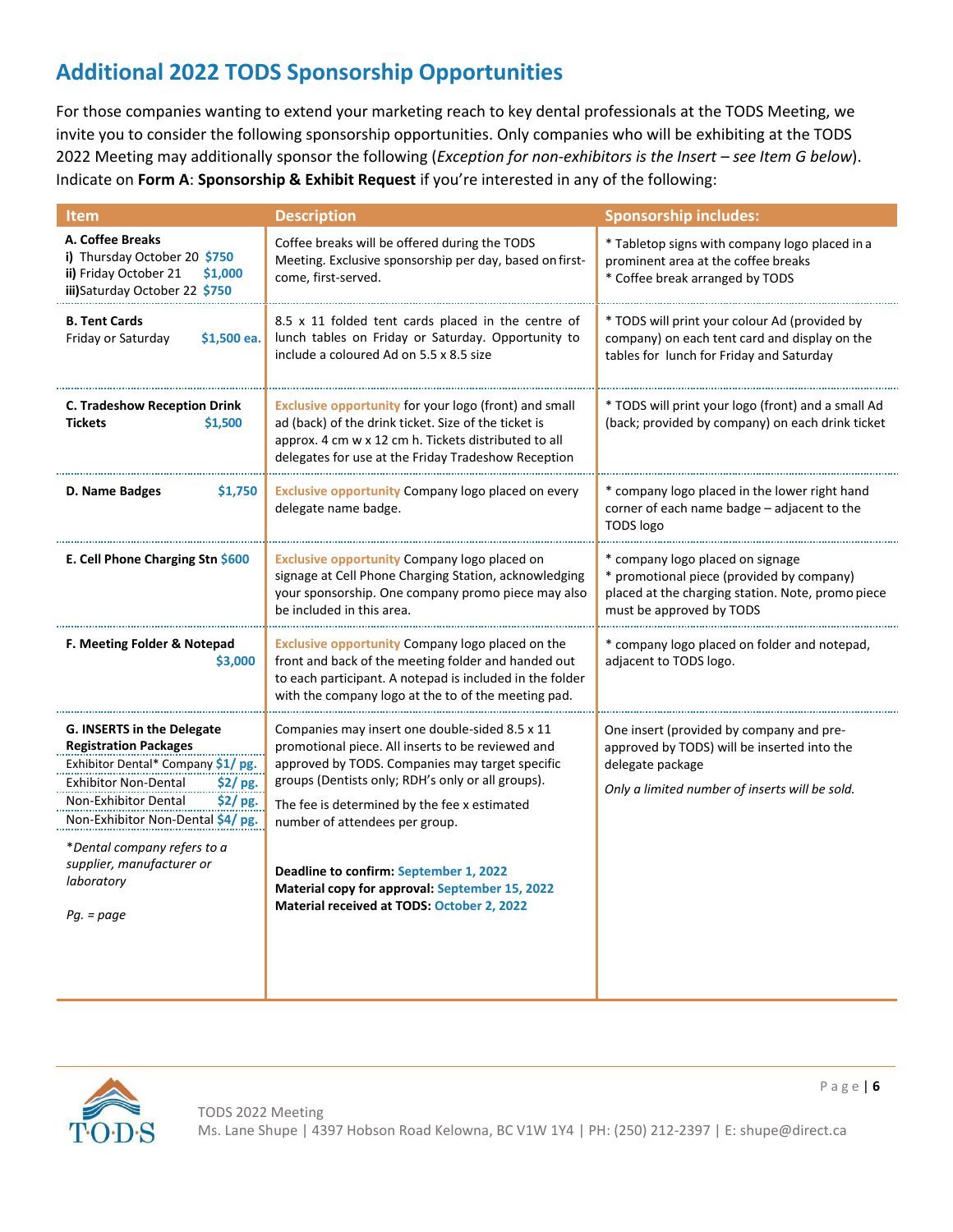## **FORM A: SPONSORSHIP & EXHIBIT FORM**

Please send this form, along with your payment details (Form B) via email to (shupe@direct.ca) or fax to (250) 764-2247. IT IS NOT POSSIBLE TO ACCEPT REGISTRATIONS BY TELEPHONE.

|                                                                                                                                                                                                                                | As you wish for it to appear in printed materials                                                                                 |                                                                                                                                                                                                                                                                                                                                                                                                                                                                                                                                                                                                                                                                                                                                                 |  |  |
|--------------------------------------------------------------------------------------------------------------------------------------------------------------------------------------------------------------------------------|-----------------------------------------------------------------------------------------------------------------------------------|-------------------------------------------------------------------------------------------------------------------------------------------------------------------------------------------------------------------------------------------------------------------------------------------------------------------------------------------------------------------------------------------------------------------------------------------------------------------------------------------------------------------------------------------------------------------------------------------------------------------------------------------------------------------------------------------------------------------------------------------------|--|--|
|                                                                                                                                                                                                                                |                                                                                                                                   |                                                                                                                                                                                                                                                                                                                                                                                                                                                                                                                                                                                                                                                                                                                                                 |  |  |
|                                                                                                                                                                                                                                |                                                                                                                                   |                                                                                                                                                                                                                                                                                                                                                                                                                                                                                                                                                                                                                                                                                                                                                 |  |  |
|                                                                                                                                                                                                                                |                                                                                                                                   |                                                                                                                                                                                                                                                                                                                                                                                                                                                                                                                                                                                                                                                                                                                                                 |  |  |
|                                                                                                                                                                                                                                |                                                                                                                                   |                                                                                                                                                                                                                                                                                                                                                                                                                                                                                                                                                                                                                                                                                                                                                 |  |  |
| City & Province: Electronic City & Province: Electronic City & Province: Electronic City & Province: Electronic City & Province: Electronic City & Province: Electronic City & Province: Electronic City & Province: Electroni |                                                                                                                                   |                                                                                                                                                                                                                                                                                                                                                                                                                                                                                                                                                                                                                                                                                                                                                 |  |  |
|                                                                                                                                                                                                                                |                                                                                                                                   |                                                                                                                                                                                                                                                                                                                                                                                                                                                                                                                                                                                                                                                                                                                                                 |  |  |
|                                                                                                                                                                                                                                |                                                                                                                                   |                                                                                                                                                                                                                                                                                                                                                                                                                                                                                                                                                                                                                                                                                                                                                 |  |  |
|                                                                                                                                                                                                                                |                                                                                                                                   |                                                                                                                                                                                                                                                                                                                                                                                                                                                                                                                                                                                                                                                                                                                                                 |  |  |
|                                                                                                                                                                                                                                |                                                                                                                                   |                                                                                                                                                                                                                                                                                                                                                                                                                                                                                                                                                                                                                                                                                                                                                 |  |  |
|                                                                                                                                                                                                                                |                                                                                                                                   |                                                                                                                                                                                                                                                                                                                                                                                                                                                                                                                                                                                                                                                                                                                                                 |  |  |
|                                                                                                                                                                                                                                |                                                                                                                                   |                                                                                                                                                                                                                                                                                                                                                                                                                                                                                                                                                                                                                                                                                                                                                 |  |  |
|                                                                                                                                                                                                                                |                                                                                                                                   | <b>NO GST OR PST</b>                                                                                                                                                                                                                                                                                                                                                                                                                                                                                                                                                                                                                                                                                                                            |  |  |
| Sponsorship Opportunities (from pages 5 & 6):                                                                                                                                                                                  |                                                                                                                                   |                                                                                                                                                                                                                                                                                                                                                                                                                                                                                                                                                                                                                                                                                                                                                 |  |  |
|                                                                                                                                                                                                                                | $D. \Box$ Name Badges                                                                                                             | \$1,750                                                                                                                                                                                                                                                                                                                                                                                                                                                                                                                                                                                                                                                                                                                                         |  |  |
| □ Friday Coffee Break \$1,000<br>Saturday Coffee Break \$750<br>□                                                                                                                                                              |                                                                                                                                   | $E.$ $\square$ Cell Phone Charging Stn<br>\$600                                                                                                                                                                                                                                                                                                                                                                                                                                                                                                                                                                                                                                                                                                 |  |  |
| <b>B.</b> □Tent Cards on Friday or □ Tent Cards on Saturday \$1,500 ea.                                                                                                                                                        |                                                                                                                                   | F. □ Meeting Folder & Notepad<br>\$3,000                                                                                                                                                                                                                                                                                                                                                                                                                                                                                                                                                                                                                                                                                                        |  |  |
|                                                                                                                                                                                                                                | G. $\Box$ Inserts (Exhibit Manager will contact you for pricing info)<br>H. OMeeting Sponsorship (circle) \$5,000 \$2,500 \$1,500 |                                                                                                                                                                                                                                                                                                                                                                                                                                                                                                                                                                                                                                                                                                                                                 |  |  |
| $\square$ Dental Supplies<br>$\square$ Education<br>□ Loupes & Lights                                                                                                                                                          |                                                                                                                                   | $\Box$ Office Services & Supplies<br>$\Box$ Oral Health Care<br>$\square$ Practice Appraisals & Sales<br>$\square$ Preventative Dental Products<br>$\square$ Professional Associations                                                                                                                                                                                                                                                                                                                                                                                                                                                                                                                                                          |  |  |
|                                                                                                                                                                                                                                |                                                                                                                                   | Please enter the contact details of your local representative. We will copy this contact on exhibit assignment, confirmations and exhibitor<br>manual. If this section is not completed, it is the main contact's responsibility to ensure all information is distributed to local reps.<br><b>Booth</b> (\$1,500.00) <b>Tabletop</b> (\$1,200.00) <b>Table</b><br>YES: I would like to support the TODS Endowment Fund. Please add \$_________ to my total exhibit fee.<br>Please choose a category that most closely reflects the core of your company's work<br>$\square$ Dental Manufacturers<br>□ Dental Sales, Service & Equipment<br>$\square$ Financial & Legal Services<br>$\Box$ Implantology/Restorative Attachments $\Box$ Uniforms |  |  |



P a g e | **7**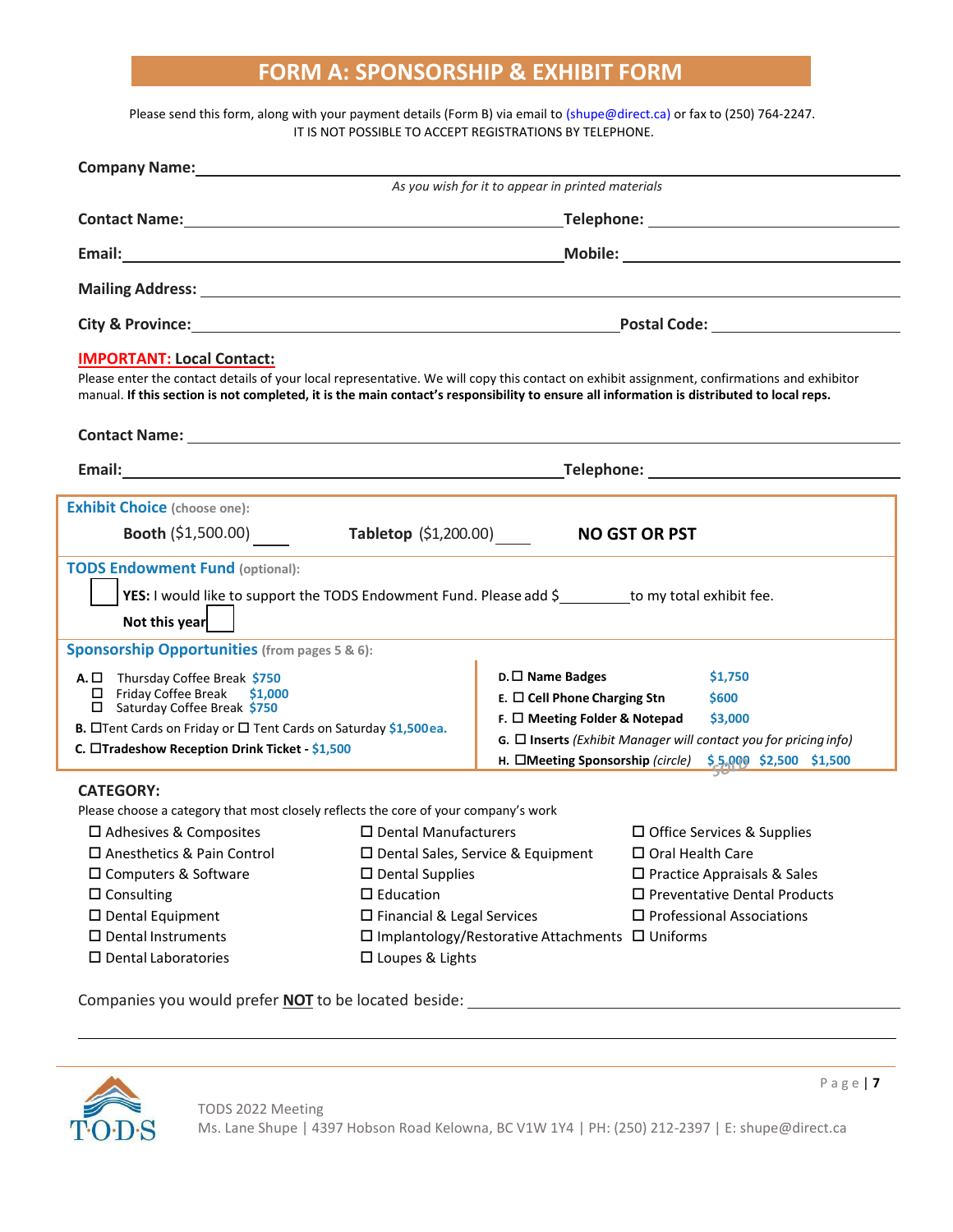### **FORM B: PAYMENT SUMMARY**

**Ms. Lane Shupe TODS Meeting Coordinator 4397 Hobson Road Kelowna, BC V1W 1Y4**

**TELEPHONE:** (250) 764-2120 **FACSIMILE:** (250) 764-2247 **CELLULAR:** (250) 212-2397 **EMAIL: shupe@direct.ca**

## **COMPANY NAME:**

#### **Sub-total Form A:**

- Exhibit Fee  $\zeta$
- TODS Endowment Fund \$
- Sponsorship Opportunity \$

**TOTAL: \$**

#### **PAYMENT**

**SEND FORM A & B BY EMAIL, MAIL OR FAX, ALONG WITH YOUR PAYMENT.**

**Cheques** can be made payable to **Thompson Okanagan Dental Society.** Cheques must be in Canadian funds, drawn on a Canadian bank. Mail to the TODS Meeting Coordinator(address above). *US funds and post- dated cheques will not be accepted.* Applications are not considered complete without payment.

| <b>Credit Card payments*:</b><br>*We accept Visa or Mastercard only | $\Box$ Visa | $\Box$ Mastercard |               |  |
|---------------------------------------------------------------------|-------------|-------------------|---------------|--|
|                                                                     |             |                   |               |  |
|                                                                     |             |                   | Dollar Amt \$ |  |
|                                                                     |             |                   |               |  |
| SIGNATURE OF CARDHOLDER                                             |             |                   |               |  |

 $\Box$  I, we hereby make application to lease from the Thompson Okanagan Dental Society, exhibit space to be assigned by the Society. By signing this document, I and our company representatives agree to abide by all rules and regulations governing the exhibition as printed in the *Exhibitor Guidelines and Conditions* enclosed in this application which forms part of this agreement. I/We acknowledge to have read and understood the said document and verify all information provided on this form is correct.

Authorized Company Representative *(print name):*

Signature: Date: Development of the contract of the contract of the contract of the contract of the contract of the contract of the contract of the contract of the contract of the contract of the contract of the contract o

*We require the name of the Company Representative that is included in your Exhibit Fee so they can receive our 2022 Exhibitor Manual. You may also choose to register additional company representatives attending your exhibit space; a link to register your exhibitor personnel will be sent to you together with the Exhibitor Manual in July 2022.*

*On Friday October 21, 2022 ONLY paid registrants are permitted access to the convention center.*

## **Thank You For Supporting Our 2022 TODS Meeting**

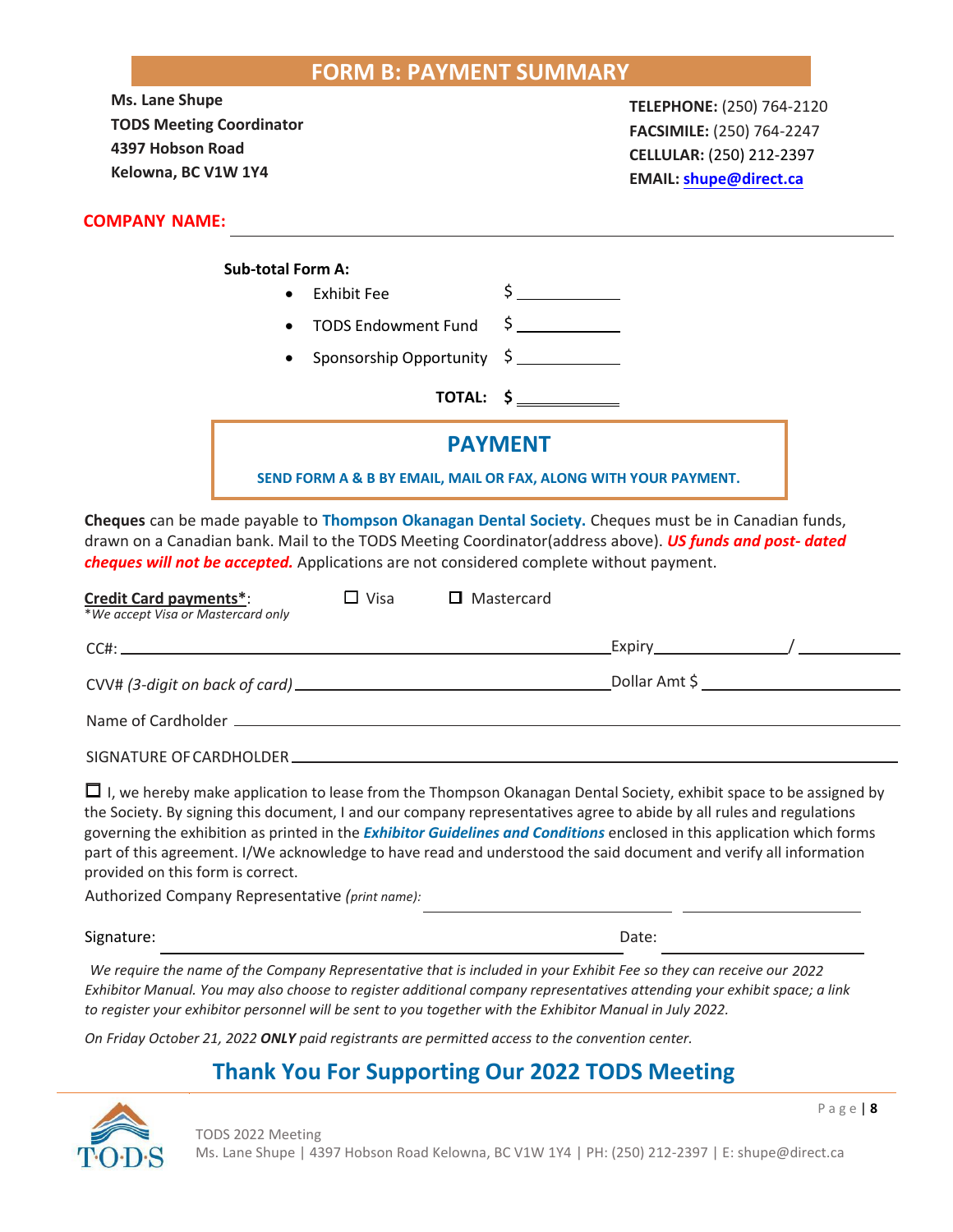# **Exhibitor Guidelines and Conditions**

The following guidelines and conditions of exhibiting are designed to give structure to the relationships between TODS and exhibitors. TODS and its organizers are the sole authority for resolving questions or issue arising from the interpretation of the following guidelines and conditions. The authorized signing officer of this Agreement is responsible to ensure the company representatives will be aware of and also comply with these guidelines.

- 1. **Exhibit Rental Applications:** Confirmation and exhibit space assignments will be communicated in writing by the TODS Exhibit Manager, Lane Shupe. Applications are not considered completed without accompanying payment. Applications for exhibits will be accepted and space allocated by date of paid application until all space is sold. The TODS Meeting reserves the right to accept or reject an application and to assign all exhibit space at its discretion.
- 2. **Exhibit access:** No display material can be brought through the front entrances of the resort or conference center. The services access is located at the south end of the Delta Grand Okanagan Resort and must be used to transfer all booth display materials and equipment or shipped via the Exhibit Display Provider, Showtime Event & Display Services.
- 3. **Display Booth:** Display booths are 8' x 8'. Displays must fit along the back wall of the space. T**he Fire Marshall has dictated that a 10-foot display may NOT be angled in the space.** This will be strictly enforced. Displays arriving on-site that exceed the 8-foot length will be reduced by ShowTime Event & Display, at the exhibiting company's expense.
- 4. **Display Tabletop:** is limited to 6' in length and 6' in depth.
- 5. **Dismantling:** All materials must be removed from the hotel by 8:00 pm on Friday October 21, 2022.
- 6. **Early dismantling** of your display is *NOT* permitted without the express permission of TODS Meeting Coordinator. If you chose to leave the Trade Show early without express permission the Exhibit Manager, your company will not be invited to participate in future TODS Dental Meetings.
- 7. **Limitations:** The right to exhibit is limited to individuals, firms, manufacturers, and dealers, who have contracted, been accepted, and paid in full for exhibit space. Only authorized personnel shall participate in the setup, operation and dismantling of the exhibits. Any violations may, at the sole discretion of the TODS Meeting result in the expulsion of the violator from the exhibit hall and convention without obligation by the TODS Meeting to refund fees or honor claims for damage. **The TODS Meeting restricts rental availability of 2 booths or 2 tabletop display spaces to a company, individual or association.**
- 8. **No Sharing Exhibit Space:** Absolutely no sharing of exhibit booths or tabletop space is permitted unless they are subsidiaries owned by one parent company. We restrict access to the Convention Centre exclusively to exhibitor personnel and company representatives that have paid and received

confirmation of exhibit space. **To protect the exclusive right of our exhibitors to do business we do not permit registration of individuals that are not exhibiting.**

- 9. **Failure to set up**, open and staff your exhibit during the times outlined in this document will result in removal from the invitation list of all future TODS Dental Meetings. TODS reserves the right to re-sell the unoccupied exhibit space.
- 10. **Cancellations, No Shows, Unmanned Exhibits and Returned Cheques:** The TODS Meeting assesses a service charge of **\$30.00** on cheques returned for any reason. We do not accept post-dated cheques or US Funds. If written cancellation is received by Lane Shupe, Exhibit Manager prior to September 15, 2022 and the cancelled exhibit space can be resold, the exhibit fees, less administration fees, will be returned. **There will be no refunds issued after September 15, 2022.**
- 11. **Promotional Materials**: Nothing shall be posted on, nailed on or otherwise attached to columns, walls, floors or other parts of the building and furnishings of the Delta Grand Okanagan Resort. Neither the Delta Grand Okanagan Resort nor the TODS Meeting will be responsible for any loss, damage disappearance or theft of any exhibitor's materials.
- 12. **Lighting:** TODS only provides ceiling lighting. Special and/or additional illumination of your exhibit and electrical requirements must be arranged in advance or on-site through Showtime Convention & Display. All electrical wiring, installation and connections shall be made at the exhibitor's expense and solely by designated, approved personnel. Illuminated display booths and electrical equipment on display must conform to the rules and regulations of the Canadian Standards Association.
- 13. **Subletting:** No exhibitor shall sublet, or apportion the whole or any part of the space allotted nor exhibit therein any goods other than those manufactured or handled by the exhibitor in the regular course of his business, or take orders in the exhibitors' space for any such other goods.
- 14. **Quality of Display:** Agents, solicitors, and representatives of firms selling commercial products in connection with the convention will not be permitted to use sample rooms and space elsewhere in the hotel for display of their products without prior written authorization from the TODS Meeting. Advertising, solicitation, and distribution of literature for commercial products will not be permitted except in the exhibit hall and in accordance with approval of the TODS Meeting.